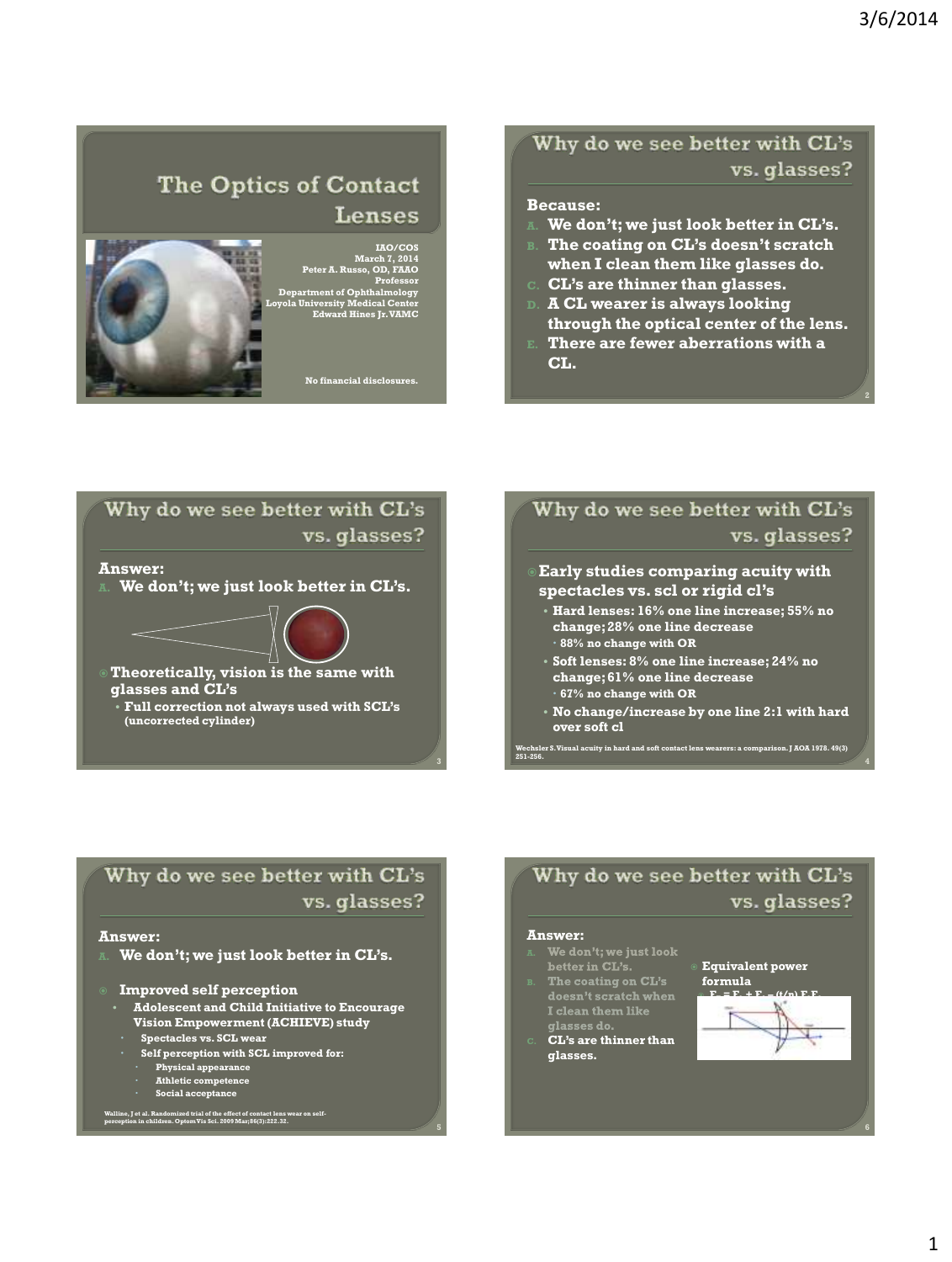## Why do we see better with CL's vs. glasses?

| >> |
|----|
|    |
|    |
|    |
|    |
|    |
|    |
|    |
|    |

Benjamin WJ. Optical phenomena of contact lenses. Clinical Contact Lens Practice. 2005 Lippincott. Chap 7A.  $p157$   $p157$   $p21$   $p32$   $p43$   $p54$   $p64$   $p72$   $p84$   $p95$   $p157$   $p17$   $p28$   $p39$   $p193$   $p193$   $p193$   $p193$   $p193$   $p193$   $p193$   $p193$   $p193$   $p193$   $p193$   $p193$   $p193$   $p193$   $p193$   $p193$   $p193$   $p193$   $p193$ 

### Why do we see better with CL's vs. glasses?

## **Answer:**<br>ā. We do

- 
- **The Contract of**<br> **I** clean them like<br> **glasses do.**
- 
- D. A CL wearer is always looking through the optical center of the lens.

 Optical center moves with the eye Optic zone



### **Lens Aberrations: ABC's**

- Low order aberrations • Sphere, cylinder
- Higher order aberrations
- When considering off-axis rays
	- A=Astigmatism of Oblique Incidence
	- B=Barrel/pincushion distortion
	- C=Coma/Chromatic aberration
	- S=Spherical aberration

## **Lens Aberrations: ABC's**

#### Astigmatism of



## Oblique Incidence Oblique rays encounter different radii of

curvature at front/back lens surfaces

• Essentially creates sphero-cylinder along path traveled

• Result: astigmatic image with two line foci

- Curved image = curvature of field
- 

10

## **Lens Aberrations: ABC's**

Barrel/pincushion

- **Distortion** Image forming rays
- from the corners go through peripheral lens.
- Increased power in the periphery magnifies or minifies corner more than sides
	- Plus lens = pin cushion Minus lens = barrel distortion



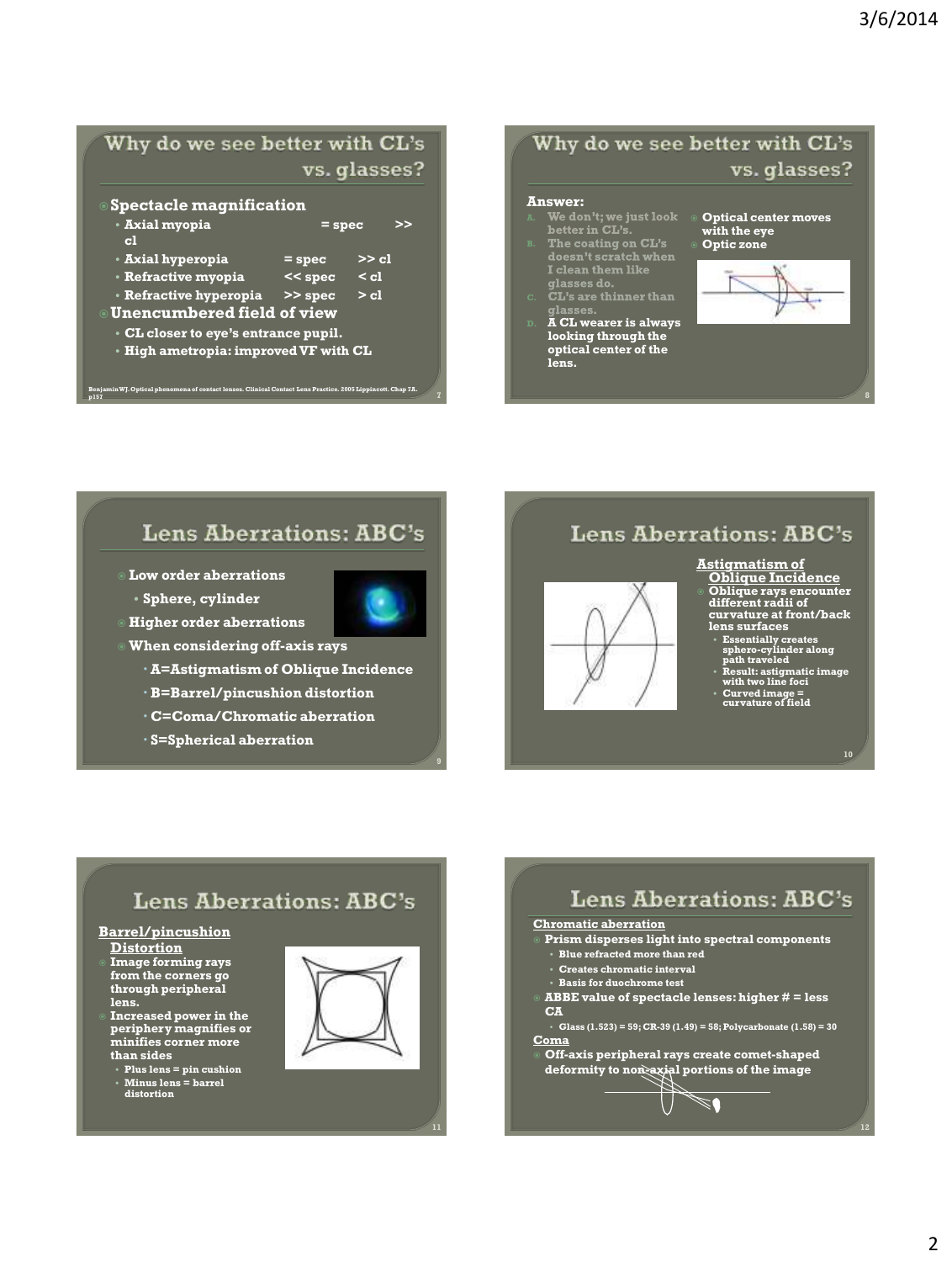14

# **Lens Aberrations: ABC's**

 $|\leftrightarrow|$ <br>Blur interval

#### Spherical aberration

- Peripheral rays subject to increased prismatic effect and more power creating blur interval along axis
- Reduced, physiologically in the eye, by: Pupil acting as aperture.
	-
	- Flatter peripheral cornea radius of curvature. Slightly higher index of refraction for nucleus of crystalline lens.

### Why do we see better with GP lenses vs. soft contact lenses?

#### Because:

- GP lenses hurt more so you have to get something out of wearing them.
- B. You don"t; GP lenses move more which degrades the image.
- C. They mask astigmatism.
- D. There is no water content with GP lenses to degrade the image.

#### Why do we see better with GP lenses vs. soft contact lenses?

## **Because:**<br>A. **GP** lei

- 
- something out of wearing them.<br>You don't; GP lenses move more which
- 
- degrades the image.<br>
This of sight stays within optic zone as lens moves<br>
Line of sight stays minimals.<br>
CP mask astigmatism.<br>
CP mask up to 2.50 D cylinder with spherical lenses<br>
Hide surface irregularity<br>
Fluctuating vis
	-
	-
	-
	-
	-
	-

### Why are the optics better with **GP** lenses?

#### **Materials**

- Rigid
- PMMA
- Silicone acrylates
- Flurosilicone acrylates
- Dehydrated state Hydrophilic surface
- 
- Soft
- 
- Hydrogel Silicone hydrogel
- Hydrated state: up to 70% water content
- Hydrophilic surface



### Why do we use minus cylinder for contact lens prescriptions?

#### Because:

- $A$ n optometrist invented  $CL$ 's.
- B. Minus cylinder was invented first.
- C. Mostly near sighted people wear CL"s.
- D. Optometrists use minus cylinder and they fit more CL"s.
- E. We should use plus cylinder, after all the cornea is convex.

### Why do we use minus cylinder for contact lens prescriptions?

Actual

#### BECAUSE: AN OPTOMETRIST INVENTED CL'S.

#### **Theoretical**

17

- daVinci (1508) CL conceptualized
- 
- 
- Descartes (1636) Scientist Young (1801) Described neutralizing cornea Herschel (1827) Astronomer/physicist Proposed mold of eye
	- Herschel (1827)<br>
	Astronomer/physicist<br>
	Proposed mold of eye<br>
	to correct vision

#### Scleral Lenses (glass) • A.F. Muller (1887): glassblower Protective shell • Fick (1888)

- 
- 
- Physician; diagnostic fitting; rx Kalt (1888): first? Feinbloom (1936): O.D.; PMMA scleral portion; glass center Obrig (1937): all PMMA Corneal lenses
	-
- Tuohy (1948): technician for Obrig; PMMA corneal lens GP materials
- Gaylord (1971): chemist; assisted by Seidner brothers (OD/engineer) Polycon material Wichterle/Lim (1951): chemists
	- Led to first scl  $1971$  18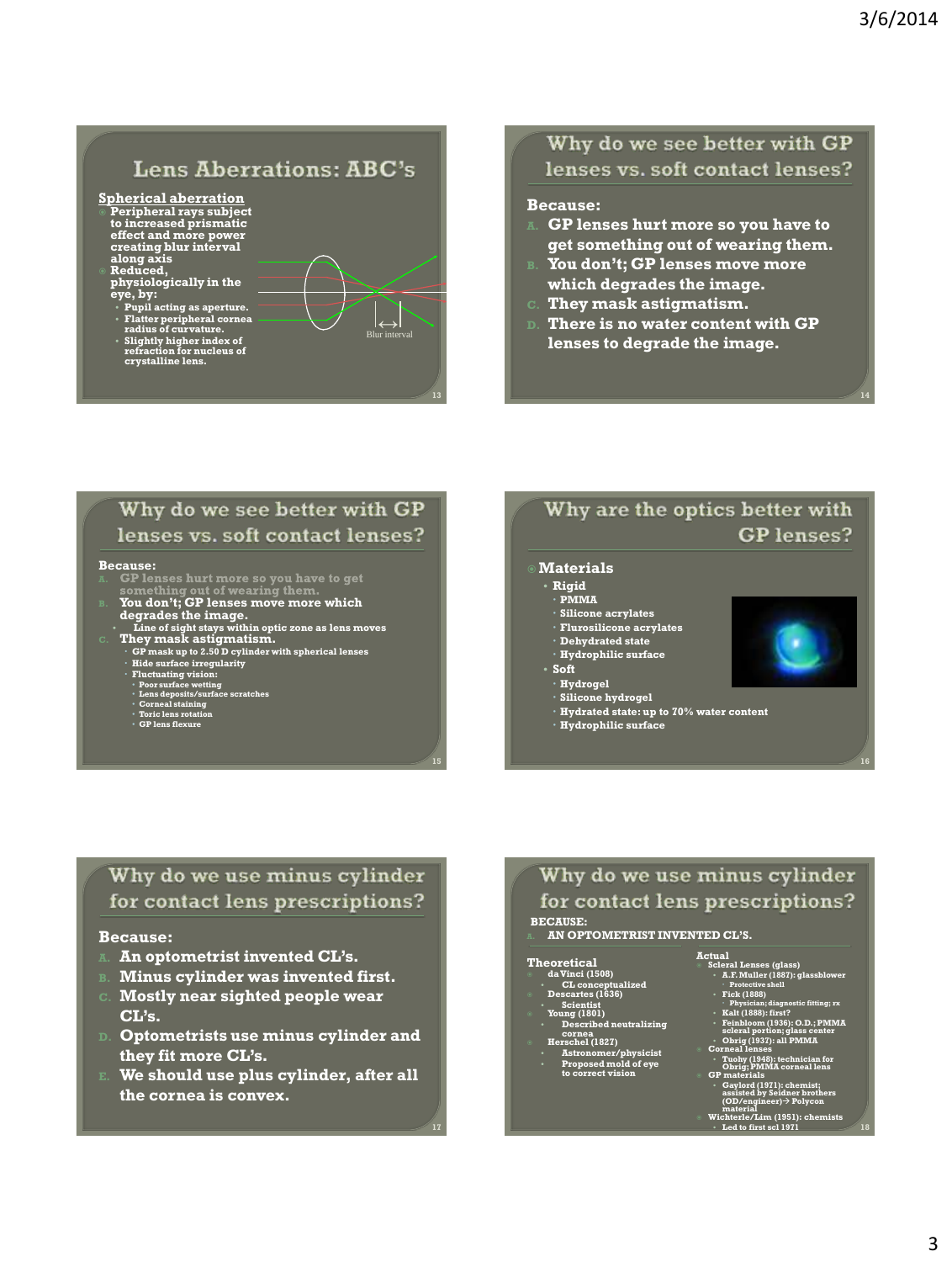### Why do we use minus cylinder for contact lens prescriptions?

#### Because:

- 
- B. Minus cylinder was invented first. (No) C. Mostly near sighted people wear CL"s.
- 
- Self evident: myopia more debilitating; earlier age of onset; more availability of parameters
- But, can write hyperopic or myopic Rx in either
- form D. Optometrists use minus cylinder and they fit more CL's.
- CL spectrum 2013 survey: 87% of respondents were OD"s
- 24,000 ophtho in US; 35,000 OD"s in US
- 37 millions cl wearers in US

### Why do we use minus cylinder for contact lens prescriptions?

#### Refraction/retinoscopy

- 
- Dry (non-cycloplegic)<br>• Control accommodation by keeping both primary meridians<br>• "fogged" with plus lenses<br>• Neutralize met plus meridian with spheres; need minus<br>• cylinder to neutralize second meridian
- 
- Wet (cycloplegic) Accommodation temporarily eliminated by drops Over minus during retinoscopy = easier to see "With Motion" Cornea = convex; all eyes are plus powered
- - **Gullstrand's schematic eye: 60 D overall power<br>Fit CP to least minus/flattest meridian; creates minus<br>cylinder tear layer to correct plus cylinder error<br>Back surface toric scl<br>Minus cylinder = back lens surface (concave)**
	-
- 

### Why is the power different from glasses to contact lenses?

#### Because:

- A. Some people make errors when ordering.
- It just depends on what they refracted to that day.
- The tear layer under the CL changes the power.
- ${\scriptstyle {\rm D.}}\;$  Myopic people need more power in CL's.
- The vertex distance between glasses and the cornea changes the required power.

### Why is the power different from glasses to contact lenses?

#### Because:

- A. Some people make errors when ordering.
	- Easy to make transposition errors going from plus to minus cylinder
	- $\cdot$  -3.25+1.75x075  $\rightarrow$  -1.50-1.75x165
	- Error: 0.00+1.25x180; use plano
	- **•** Error:  $-4.25+0.00 \times 180$ ; use 'sph'
	- Error: use 3 digits for axis  $\rightarrow$  x005 not x5
	-
- Can you have axis 007? Phoropter leveled; scale B. It just depends on what they refracted to that day. Huh?

#### Why is the power different from glasses to contact lenses?

- Convert prescription to minus cylinder form.
- Drop cylinder power (when refractive equals corneal cylinder).
- Adjust for vertex power if sphere power  $\geq \pm 4.00$  D No tear layer for scl
- 
- **Compensate for tear layer:**  If BC (D)>flat K: plus tear layer, add minus (SAM)
	- If BC (D)< flat K: minus tear layer, add plus (FAP)



23

### from glasses to contact lenses?

#### **Keratometry**

• OD 43.75/45.50@105 (+1.75x105)

#### Accurate refraction

- OD -4.50+1.50x110 20/20 • Trial 9.4 diam; 7.63 BC; -3.00
- $\cdot$  7.63 mm = 44.25 D • Convert: -3.00-1.50x020
- Drop cylinder
- VD adjustment: None
- Tear layer adjustment: -0.50
- Final lens power: -3.50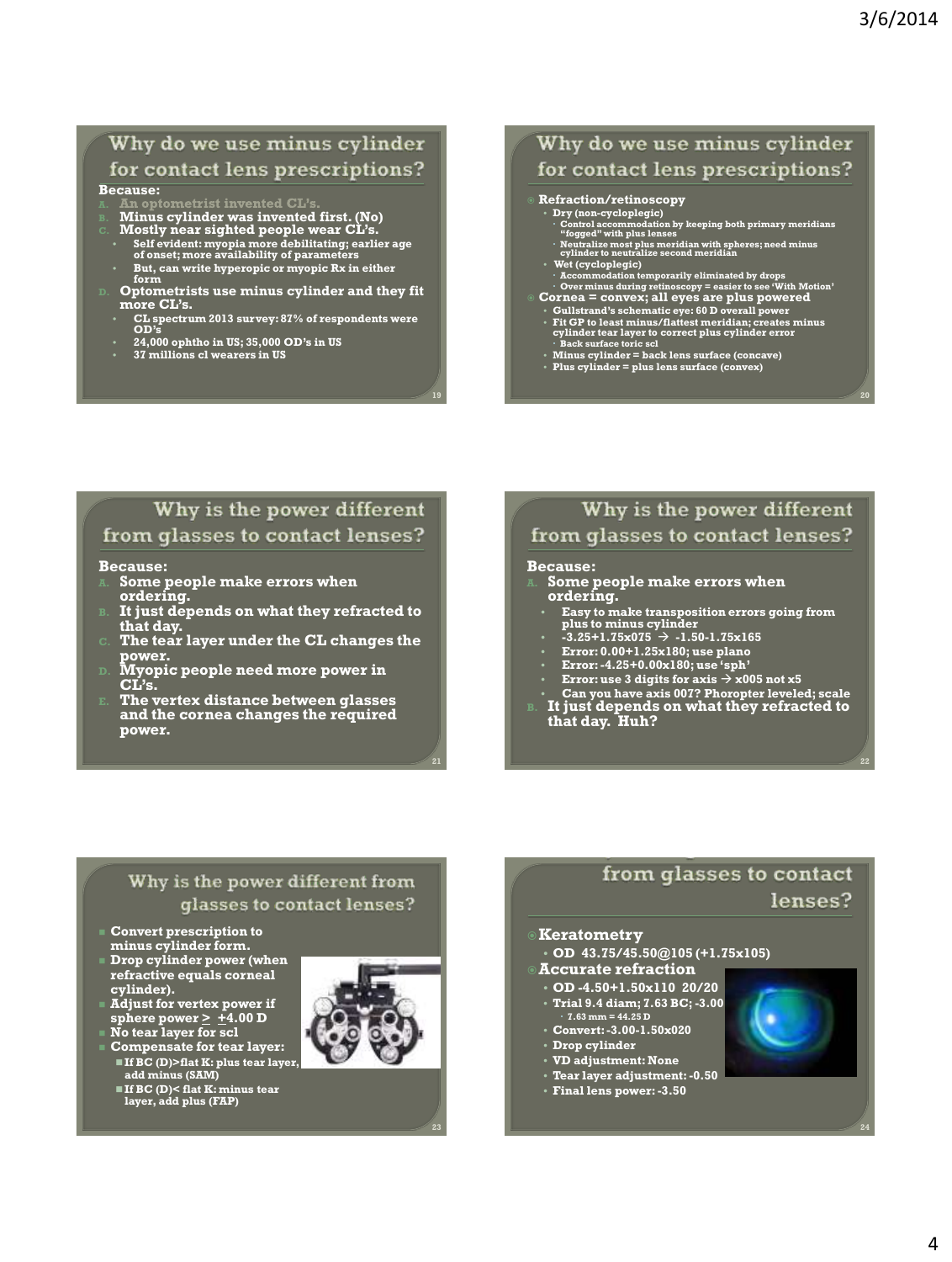# Vergence of Light

- Divergence • Negative
- Minus vergence
- Moving away from its origin Convergence
- Positive
- Plus vergence
- Moving toward its focus
- Parallel
- Zero vergence







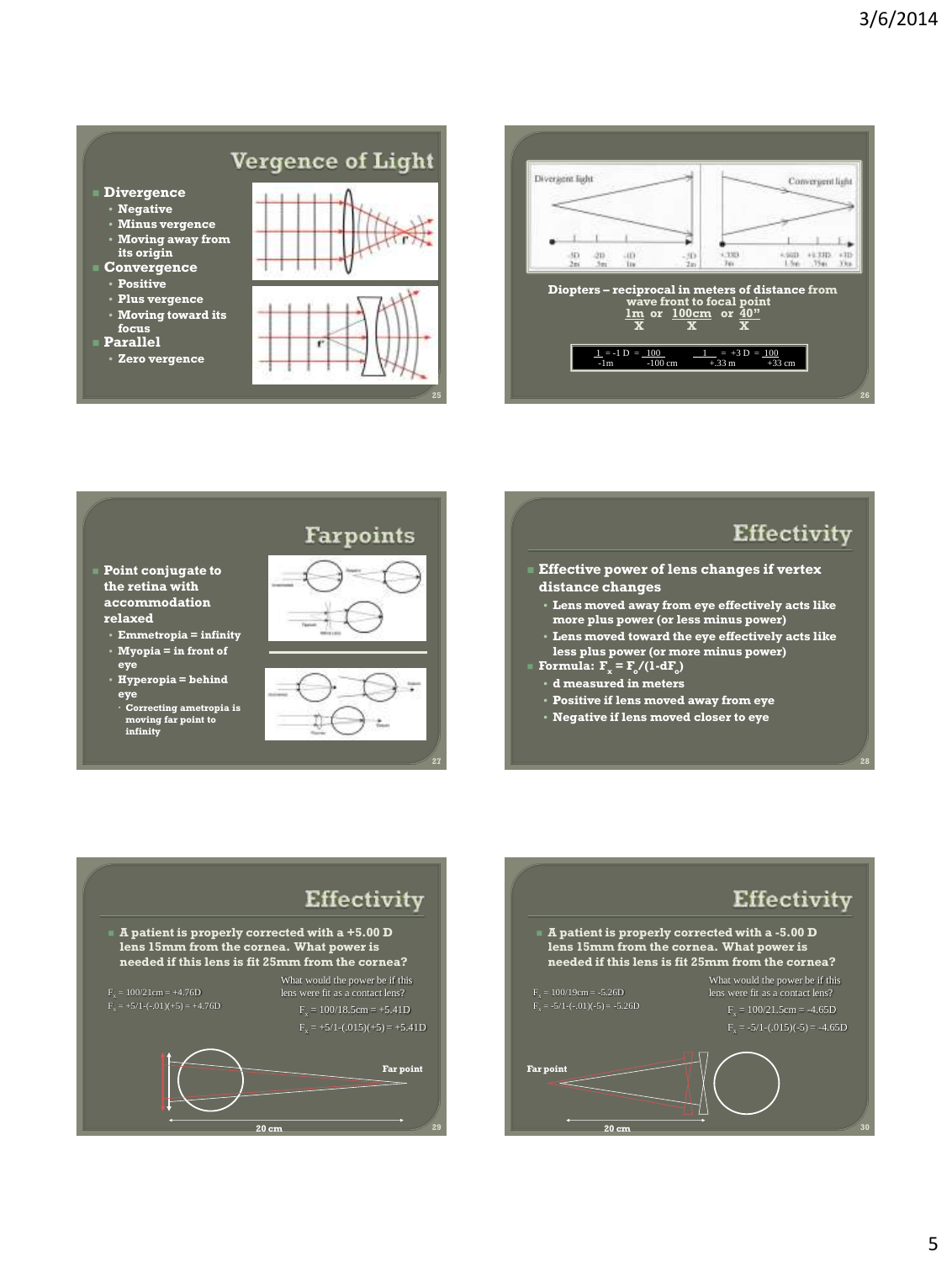

#### Why is the power different from glasses to contact lenses? **Effectivity** • Less cylinder if high minus • More cylinder if high plus -12.00+3.00x090 +12.00+3.00x090  $\overline{\phantom{a}}$  $+15.00$   $+10.01$ .<br>Han

### Why do we use soft toric lenses frequently but toric GP rarely?

#### Because:

- $\blacksquare$  You can only correct low amounts of astigmatism with contact lenses.
- B. Soft toric lenses are better for you.
- C. Toric GP lenses hurt.
- D. Toric GP are hard to make.

\* 37 million CL wearers in the US \* 2013 fits and refits: 66% SH; 24% hydrogel; 8% GP; 2% hybrid \* 24% soft toric; 5% spherical GP; approx 2% toric GP

\* Nichols, JJ. Contact Lenses 2013 Annual Report. CL Spectrum. January

## Why do we use soft toric lenses frequently but toric GP rarely?

#### Because:

- You can only correct low amounts of astigmatism with contact lenses.
- Frequent replacement scl torics: 0.75/1.25/1.75/2.25 cylinder powers
- Custom powers to 10 D cylinder in SCL or GP Soft toric lenses are better for you.
- Higher complications with scl; better optics with GP
- Toric GP lenses hurt.
- Lens awareness improves with adaptation.
- D. Toric GP are hard to make.

### Why do we use soft toric lenses frequently but toric GP rarely?

 Spherical GP neutralizes corneal cylinder Residual astigmatism = refractive cylinder minus corneal cylinder

 Examples K"s: 41.00/42.25@090 (+1.25X090) Rx: -4.50+1.25X090 RA = (+1.25X090) – (+1.25X090) = (+0.00X090) Spherical GP or toric SCL

K"s: 43.50/44.25@090 (+0.50X090) Rx: -3.25+2.25X090 RA = (+2.25X090) – (+0.50X090) = (+1.75X090) GP front toric Toric SCL or

K"s: 42.50/45.50@090 (+3.00X090) Rx: -5.50+4.50X090 RA = (+4.50X090) – (+3.00X090) = (+1.50X090) Toric SCL or Bitoric GP

## Why do we use soft toric lenses frequently but toric GP rarely?

## Keratometry • OD 43.75/45.50@105

(+1.75x105) Accurate refraction

• OD -4.50+1.50x110 20/20

- Trial 9.4 diam; 7.63 BC; 3.00
- 7.63 mm = 44.25 D Convert: -3.00-1.50x020
- Drop cylinder
- VD adjustment: None
- Tear layer adjustment: 0.50

35

• Final lens power: -3.50

#### Front toric

• Specify spherical BC • Specify desired sph-cyl

34

114.25-4.50 +100

- rx Applied to front surface Prism in lens; orientation mark
- Bi-toric
	-
- Apply fitting paradigm to each primary meridian Can verify 2 base curves on radiuscope and 2 powers on lensometer